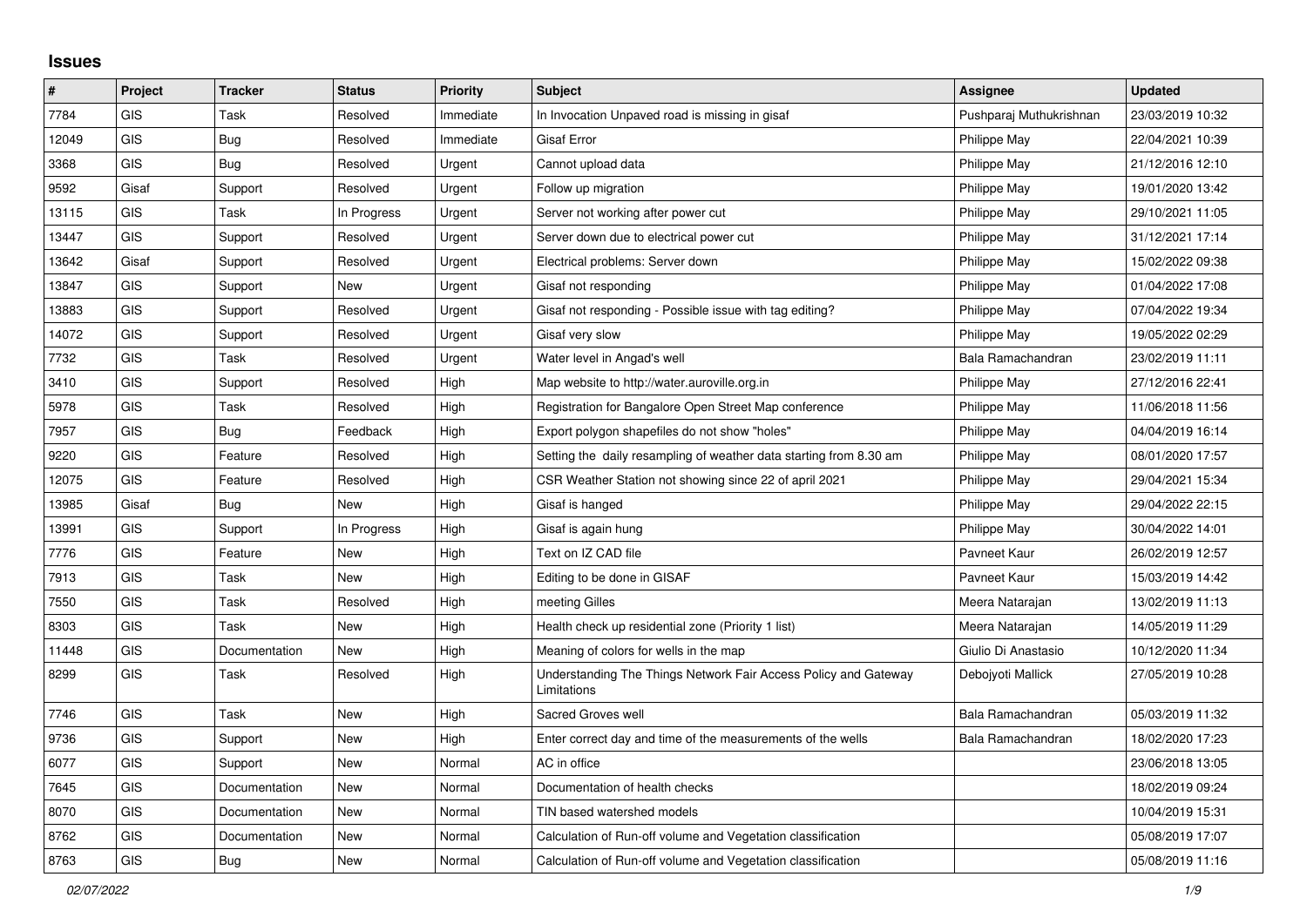| #     | Project                                | <b>Tracker</b> | <b>Status</b> | Priority | <b>Subject</b>                                                                                           | <b>Assignee</b>         | <b>Updated</b>   |
|-------|----------------------------------------|----------------|---------------|----------|----------------------------------------------------------------------------------------------------------|-------------------------|------------------|
| 9141  | <b>GIS</b>                             | Documentation  | <b>New</b>    | Normal   | AWS water supply data                                                                                    |                         | 16/10/2019 12:52 |
| 10170 | GIS                                    | <b>Bug</b>     | <b>New</b>    | Normal   | Fix logout                                                                                               |                         | 23/05/2020 16:48 |
| 10733 | <b>GIS</b>                             | Documentation  | <b>New</b>    | Normal   | Tags retained when the same geometry is replaced                                                         |                         | 04/08/2020 16:16 |
| 11260 | Gisaf                                  | Support        | Resolved      | Normal   | Reconciliation is not happening                                                                          |                         | 03/11/2020 11:32 |
| 11262 | Gisaf                                  | Support        | Resolved      | Normal   | importing Error                                                                                          |                         | 04/11/2020 14:49 |
| 11441 | Geomatic<br>studio models<br>for Gisaf | Feature        | <b>New</b>    | Normal   | Add models for AVES                                                                                      |                         | 07/12/2020 16:42 |
| 11933 | Gisaf                                  | Support        | Resolved      | Normal   | Importing Error                                                                                          |                         | 30/03/2021 14:55 |
| 10979 | Gisaf                                  | Bug            | Resolved      | Normal   | Line work import: no geometries?                                                                         | Selvarani C             | 17/09/2020 01:08 |
| 11691 | Gisaf                                  | Support        | Resolved      | Normal   | Error on when importing geopackage                                                                       | Selvarani C             | 18/03/2021 11:28 |
| 12077 | <b>GIS</b>                             | Documentation  | <b>New</b>    | Normal   | Reorganize the Wiki                                                                                      | Selvarani C             | 28/04/2021 17:39 |
| 9468  | Gisaf                                  | <b>Bug</b>     | Feedback      | Normal   | "Find my Location" button on map returns strange result !!                                               | <b>Richard Presley</b>  | 20/12/2019 19:36 |
| 7734  | <b>GIS</b>                             | Task           | <b>New</b>    | Normal   | Start surveying in Sukhavati                                                                             | Ramkumar Sekar          | 25/02/2019 17:49 |
| 7548  | <b>GIS</b>                             | Task           | Resolved      | Normal   | To finish the Kalpana line work and Shape file and include the D, E Cad<br>and shape file to master file | Pushparaj Muthukrishnan | 03/05/2019 11:38 |
| 7574  | <b>GIS</b>                             | Task           | Resolved      | Normal   | Survey in Maduca                                                                                         | Pushparaj Muthukrishnan | 26/02/2019 14:42 |
| 7778  | <b>GIS</b>                             | Task           | Resolved      | Normal   | To fines the survey work in Sukhavati Community by 09/03/2019                                            | Pushparaj Muthukrishnan | 03/05/2019 11:37 |
| 7814  | <b>GIS</b>                             | Task           | Resolved      | Normal   | RTK coordinates of Drone targets                                                                         | Pushparaj Muthukrishnan | 03/05/2019 11:35 |
| 7839  | <b>GIS</b>                             | Task           | Resolved      | Normal   | Bush vs Bush Area - mismatch                                                                             | Pushparaj Muthukrishnan | 23/03/2019 10:30 |
| 7937  | <b>GIS</b>                             | <b>Bug</b>     | Resolved      | Normal   | Retention wall is not properly display in GIS,                                                           | Pushparaj Muthukrishnan | 23/03/2019 15:52 |
| 8262  | <b>GIS</b>                             | Feature        | New           | Normal   | Change points into MISTAKES for updated cycle path and MM fence                                          | Pushparaj Muthukrishnan | 09/05/2019 14:59 |
| 13822 | <b>GIS</b>                             | Support        | Feedback      | Normal   | Need a Login id and password to a Gisaf for entering the tag value.                                      | Pushparaj Muthukrishnan | 27/03/2022 16:47 |
| 3472  | Gisaf                                  | Feature        | Resolved      | Normal   | Weather station graphs: choice of parameters                                                             | Philippe May            | 10/03/2019 14:52 |
| 5033  | Gisaf                                  | Feature        | Resolved      | Normal   | Add an option to display a base line in the bar charts                                                   | Philippe May            | 04/01/2018 01:09 |
| 5974  | Gisaf                                  | <b>Bug</b>     | Resolved      | Normal   | Issues in uploading readings into GISAF using interface                                                  | Philippe May            | 06/02/2019 09:25 |
| 5988  | Gisaf                                  | <b>Bug</b>     | Resolved      | Normal   | problem with the flow from origin of wastewater to the component                                         | Philippe May            | 08/06/2018 15:14 |
| 6069  | Gisaf                                  | Task           | Resolved      | Normal   | wwtp output and flow component - output                                                                  | Philippe May            | 22/06/2018 15:15 |
| 6494  | GIS                                    | Support        | Resolved      | Normal   | Add CC copyright on data                                                                                 | Philippe May            | 31/08/2018 21:19 |
| 6538  | Gisaf                                  | Bug            | New           | Normal   | Well level: improve the form and input processing (dry checkbox)                                         | Philippe May            | 12/03/2019 11:09 |
| 6954  | GIS                                    | Support        | Resolved      | Normal   | Create a VM for DB                                                                                       | Philippe May            | 10/11/2018 16:02 |
| 6990  | GIS                                    | Support        | Resolved      | Normal   | Create a VM for Notebooks                                                                                | Philippe May            | 10/11/2018 15:57 |
| 7120  | <b>GIS</b>                             | Support        | In Progress   | Normal   | High CPU usage on the server (dom0)                                                                      | Philippe May            | 26/02/2019 13:10 |
| 7156  | GIS                                    | Support        | Resolved      | Normal   | Make server boot again                                                                                   | Philippe May            | 05/02/2019 11:13 |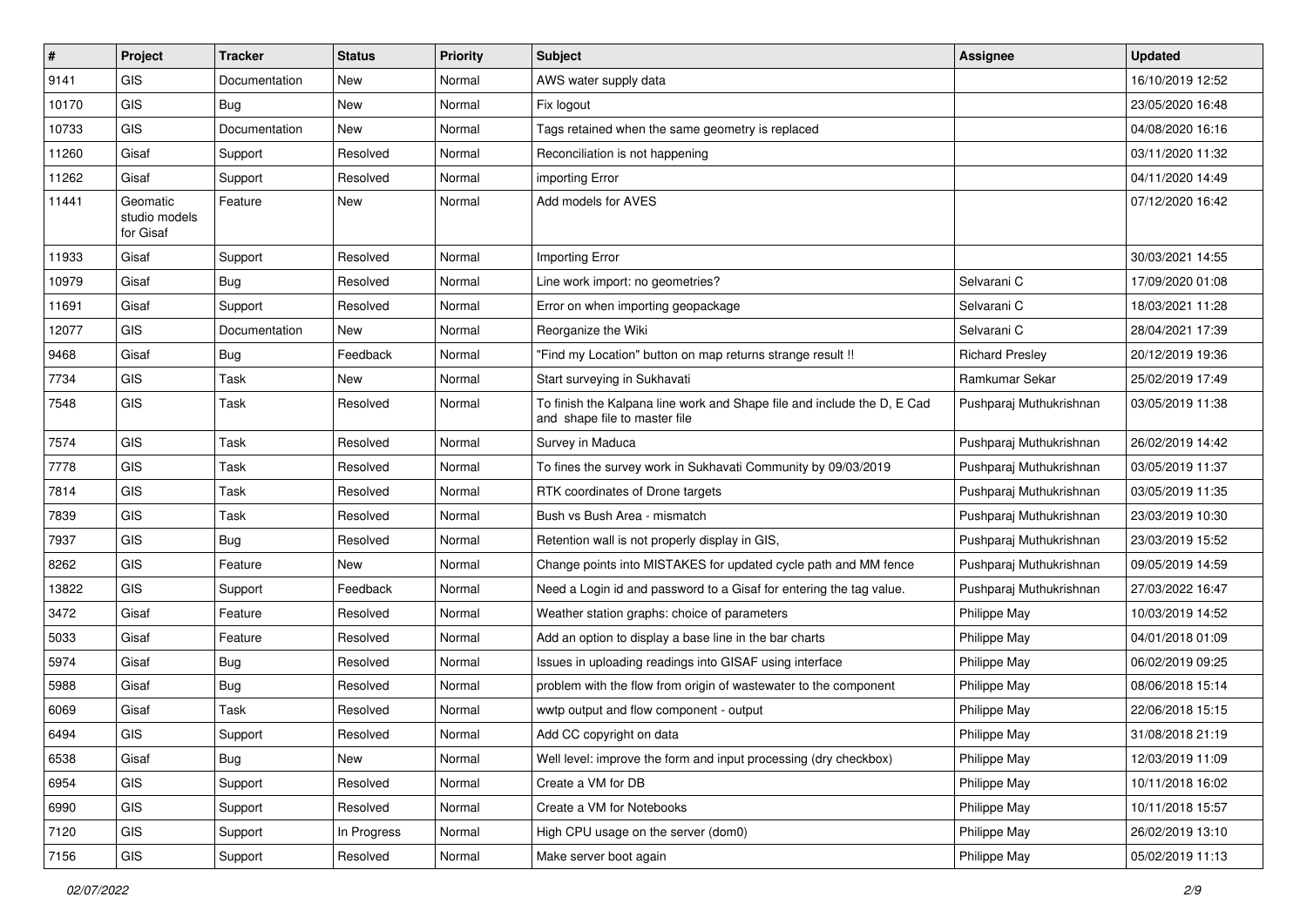| $\pmb{\#}$ | Project                                | <b>Tracker</b> | <b>Status</b> | Priority | Subject                                                                             | <b>Assignee</b> | <b>Updated</b>   |
|------------|----------------------------------------|----------------|---------------|----------|-------------------------------------------------------------------------------------|-----------------|------------------|
| 7161       | <b>GIS</b>                             | Support        | In Progress   | Normal   | Setup remote backup                                                                 | Philippe May    | 19/12/2018 10:14 |
| 7343       | <b>GIS</b>                             | Support        | Resolved      | Normal   | Add layer for locations                                                             | Philippe May    | 02/02/2019 15:25 |
| 7402       | GIS                                    | Support        | New           | Normal   | Integrate data from well probes                                                     | Philippe May    | 10/01/2019 11:12 |
| 7527       | Gisaf                                  | Feature        | Resolved      | Normal   | Give an option to resample data for graphs (eg. rain gauge)                         | Philippe May    | 07/03/2019 16:24 |
| 7551       | <b>GIS</b>                             | <b>Bug</b>     | Resolved      | Normal   | error while downloading shapefiles from gisaf                                       | Philippe May    | 06/02/2019 09:10 |
| 7552       | <b>GIS</b>                             | <b>Bug</b>     | Resolved      | Normal   | error in auto import of raw points to point shapefiles                              | Philippe May    | 05/02/2019 11:13 |
| 7554       | <b>GIS</b>                             | <b>Bug</b>     | Resolved      | Normal   | Cannot auto import points for project RZ                                            | Philippe May    | 04/02/2019 16:31 |
| 7584       | Gisaf                                  | <b>Bug</b>     | In Progress   | Normal   | Error with large integers (graphql)                                                 | Philippe May    | 20/09/2019 10:52 |
| 7696       | Geomatic<br>studio models<br>for Gisaf | Feature        | Resolved      | Normal   | HT Cables shapefile from Johan                                                      | Philippe May    | 25/02/2019 18:54 |
| 7709       | Geomatic<br>studio models<br>for Gisaf | Feature        | Resolved      | Normal   | Waste water treatment plant improvements                                            | Philippe May    | 19/03/2019 23:58 |
| 7710       | Geomatic<br>studio models<br>for Gisaf | Feature        | Resolved      | Normal   | Add fields to the individual components                                             | Philippe May    | 25/02/2019 13:07 |
| 7711       | Geomatic<br>studio models<br>for Gisaf | Feature        | Resolved      | Normal   | Add fields to component types                                                       | Philippe May    | 25/02/2019 13:06 |
| 7725       | Geomatic<br>studio models<br>for Gisaf | Feature        | Resolved      | Normal   | Add a button for generating reports                                                 | Philippe May    | 25/02/2019 13:08 |
| 7763       | <b>GIS</b>                             | Feature        | Feedback      | Normal   | Infrastructure: migrate old-admin to the same server than gisaf                     | Philippe May    | 25/02/2019 11:11 |
| 7813       | Gisaf                                  | Documentation  | Resolved      | Normal   | Including credits for ESRI basemap (Sat, Highways, Labels)                          | Philippe May    | 05/03/2019 12:39 |
| 7853       | <b>GIS</b>                             | Support        | New           | Normal   | Install OpenDroneMap and WebODM                                                     | Philippe May    | 09/05/2019 15:57 |
| 7935       | Geomatic<br>studio models<br>for Gisaf | Task           | Resolved      | Normal   | Template components in order                                                        | Philippe May    | 20/03/2019 15:18 |
| 7936       | Geomatic<br>studio models<br>for Gisaf | Task           | Resolved      | Normal   | Add the wastewater type to the origin                                               | Philippe May    | 19/03/2019 23:56 |
| 8096       | Geomatic<br>studio models<br>for Gisaf | Task           | Resolved      | Normal   | Creating a Gkpg/shp for elevation points in Basins with category as an<br>attribute | Philippe May    | 24/05/2019 16:57 |
| 8231       | Gisaf                                  | Bug            | Resolved      | Normal   | Fix status in table definition of new categories                                    | Philippe May    | 03/05/2019 17:26 |
| 8246       | GIS                                    | Support        | Resolved      | Normal   | Server down?                                                                        | Philippe May    | 06/05/2019 15:45 |
| 8450       | GIS                                    | Support        | Resolved      | Normal   | Unable to Load Jupyter Lab                                                          | Philippe May    | 10/06/2019 15:52 |
| 8504       | GIS                                    | Support        | Resolved      | Normal   | Clean data from the weather station                                                 | Philippe May    | 04/07/2019 17:05 |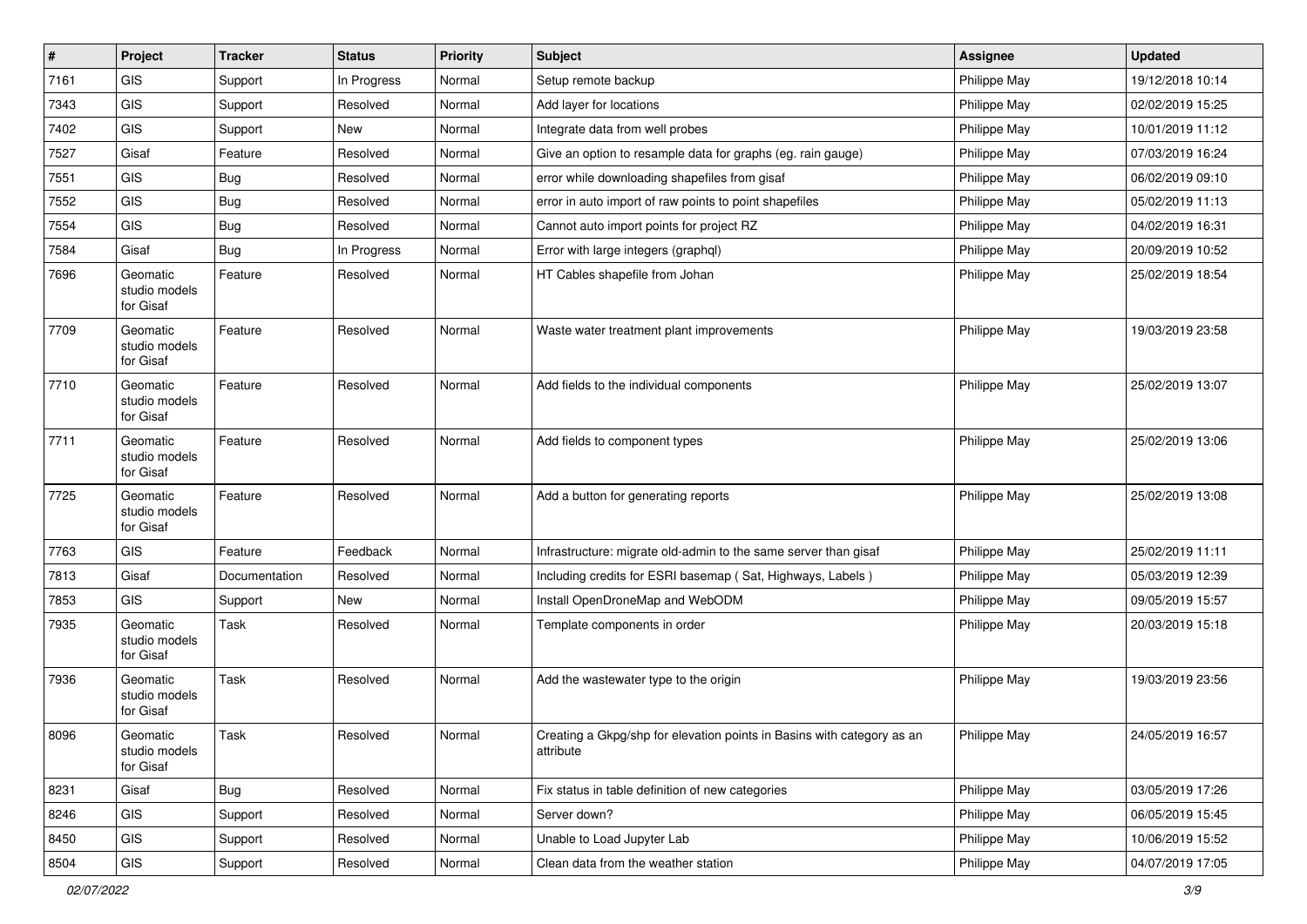| #     | Project    | <b>Tracker</b> | <b>Status</b> | <b>Priority</b> | Subject                                                                                               | <b>Assignee</b> | <b>Updated</b>   |
|-------|------------|----------------|---------------|-----------------|-------------------------------------------------------------------------------------------------------|-----------------|------------------|
| 8630  | Gisaf      | Feature        | Resolved      | Normal          | Map: add option for filter with status                                                                | Philippe May    | 10/07/2019 16:49 |
| 8669  | Gisaf      | Feature        | Resolved      | Normal          | Groups of map layers                                                                                  | Philippe May    | 26/07/2019 10:51 |
| 8721  | Gisaf      | Feature        | New           | Normal          | Survey data basket: handle the case when more than one file in the basket<br>per day                  | Philippe May    | 14/10/2020 17:01 |
| 8756  | Gisaf      | Bug            | Resolved      | Normal          | Map: handle errors when layers (eg, in base maps) don't actually exist                                | Philippe May    | 02/08/2019 16:40 |
| 9036  | Gisaf      | Bug            | Resolved      | Normal          | Fix login indicator                                                                                   | Philippe May    | 03/10/2019 15:15 |
| 9292  | GIS        | Support        | Resolved      | Normal          | Server upgrade to buster                                                                              | Philippe May    | 13/11/2019 12:29 |
| 9463  | <b>GIS</b> | Support        | Resolved      | Normal          | Setup a weather station in Kalpana                                                                    | Philippe May    | 02/11/2021 15:08 |
| 9465  | Gisaf      | Bug            | Resolved      | Normal          | Export plots to PNG missing axis labels                                                               | Philippe May    | 08/01/2020 11:35 |
| 9466  | Gisaf      | Support        | Resolved      | Normal          | Rename "altitude" to "elevation"                                                                      | Philippe May    | 08/01/2020 11:27 |
| 9483  | Gisaf      | Support        | New           | Normal          | Performance: writing gpkg is slower than shapefiles                                                   | Philippe May    | 08/01/2020 11:15 |
| 9493  | Gisaf      | <b>Bug</b>     | Resolved      | Normal          | Plotly png download resize frame                                                                      | Philippe May    | 26/12/2019 16:37 |
| 9509  | Gisaf      | Feature        | Resolved      | Normal          | Update angular-plotly to 1.5.0                                                                        | Philippe May    | 04/01/2020 12:05 |
| 9510  | Gisaf      | Feature        | Resolved      | Normal          | Automatically resample to daily when there's too much data                                            | Philippe May    | 01/01/2020 14:12 |
| 9516  | Gisaf      | Feature        | Resolved      | Normal          | Map: add option to grab link to the selected feature                                                  | Philippe May    | 02/01/2020 15:42 |
| 9517  | Gisaf      | Feature        | Resolved      | Normal          | Tags: add location                                                                                    | Philippe May    | 03/01/2020 11:54 |
| 9519  | Gisaf      | <b>Bug</b>     | Resolved      | Normal          | Map info: fix icons                                                                                   | Philippe May    | 02/01/2020 13:11 |
| 9534  | Gisaf      | Feature        | Resolved      | Normal          | GeoJson store: systematically use geodataframes                                                       | Philippe May    | 07/01/2020 16:51 |
| 9538  | Gisaf      | Feature        | New           | Normal          | Download shapefile of raw survey points facility - TO BE REMOVED?                                     | Philippe May    | 07/01/2020 14:35 |
| 9552  | Gisaf      | Documentation  | Resolved      | Normal          | Weekly resampling - Starts on mondays                                                                 | Philippe May    | 25/07/2020 17:12 |
| 9563  | Gisaf      | Feature        | Resolved      | Normal          | Live layers: add option to link to a map feature                                                      | Philippe May    | 12/01/2020 22:22 |
| 9602  | Gisaf      | <b>Bug</b>     | Resolved      | Normal          | Map: ability to cancel download                                                                       | Philippe May    | 20/01/2020 18:32 |
| 9603  | Gisaf      | Bug            | New           | Normal          | Map: clean memory after removing layer                                                                | Philippe May    | 20/01/2020 13:05 |
| 9749  | Gisaf      | Feature        | New           | Normal          | Strip extra characters in graphQL queries                                                             | Philippe May    | 07/09/2020 12:48 |
| 9789  | Gisaf      | Feature        | New           | Normal          | Login: put in a dialog                                                                                | Philippe May    | 28/02/2020 04:28 |
| 9944  | Gisaf      | Feature        | Resolved      | Normal          | Admin: manage categories                                                                              | Philippe May    | 10/04/2020 12:06 |
| 10014 | Gisaf      | Feature        | Resolved      | Normal          | Interity checks                                                                                       | Philippe May    | 19/05/2020 19:23 |
| 10122 | Gisaf      | Bug            | Resolved      | Normal          | Reconciliation: missing categories                                                                    | Philippe May    | 19/05/2020 02:53 |
| 10123 | Gisaf      | Bug            | Resolved      | Normal          | Basket Upload: store not saved                                                                        | Philippe May    | 19/05/2020 17:36 |
| 10125 | Gisaf      | <b>Bug</b>     | Resolved      | Normal          | Feature with Status other than existing, not showing in the map (example:<br>future building outline) | Philippe May    | 20/05/2020 04:05 |
| 10140 | Gisaf      | Bug            | New           | Normal          | Admin: sort out manager role                                                                          | Philippe May    | 19/05/2020 19:22 |
| 10149 | Gisaf      | <b>Bug</b>     | Resolved      | Normal          | Import basket: fix authorization auto import                                                          | Philippe May    | 09/06/2020 23:09 |
| 10151 | GIS        | Feature        | Resolved      | Normal          | PG ADMIN installation on server                                                                       | Philippe May    | 23/05/2020 12:04 |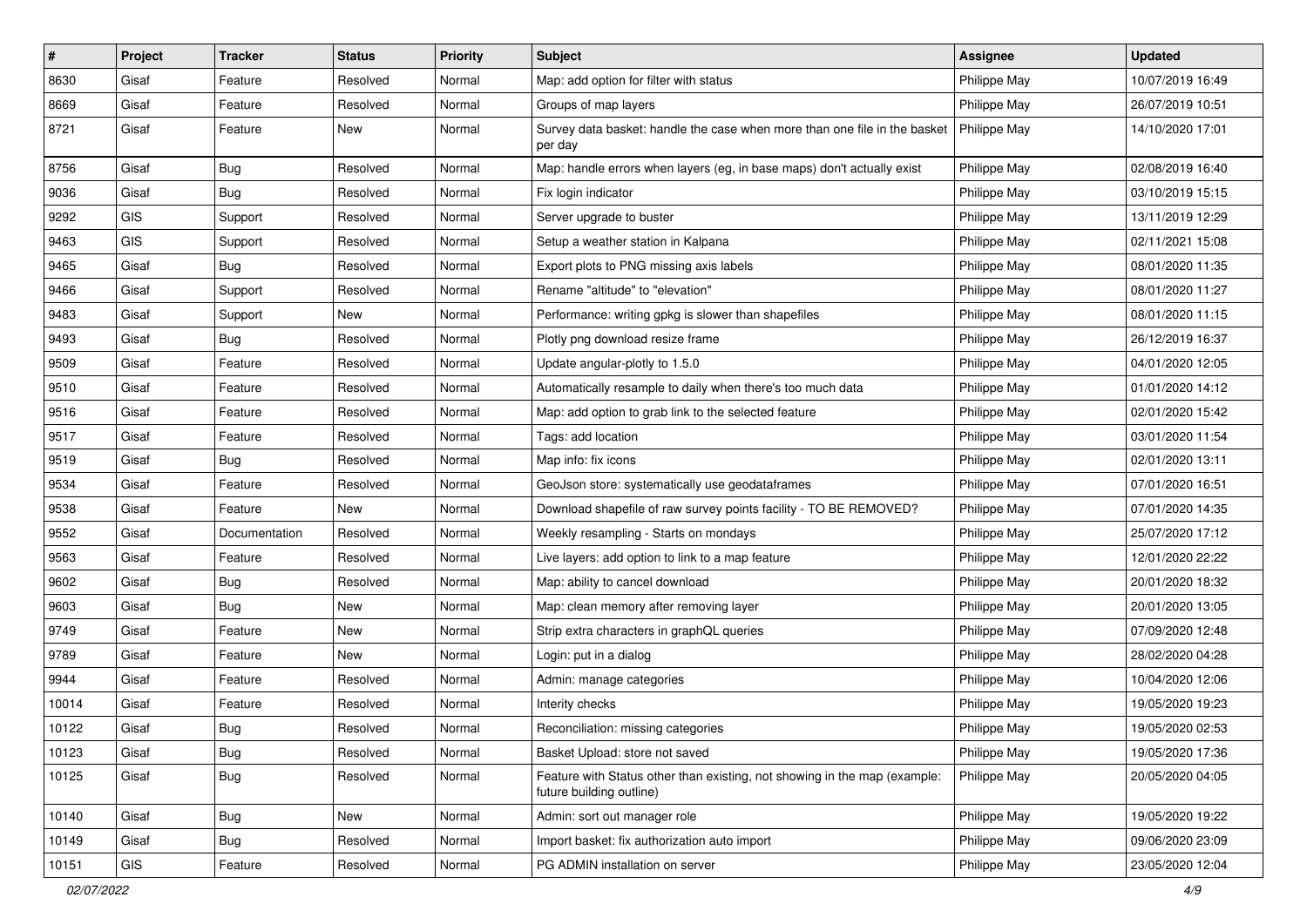| #     | Project    | <b>Tracker</b> | <b>Status</b> | <b>Priority</b> | <b>Subject</b>                                                                                               | <b>Assignee</b> | <b>Updated</b>   |
|-------|------------|----------------|---------------|-----------------|--------------------------------------------------------------------------------------------------------------|-----------------|------------------|
| 10152 | Gisaf      | Feature        | Resolved      | Normal          | wells list in Measures Tab with only wells having measures                                                   | Philippe May    | 10/06/2020 15:05 |
| 10153 | GIS        | Support        | Resolved      | Normal          | Postgis access for Selvarani in QGis                                                                         | Philippe May    | 23/05/2020 12:05 |
| 10180 | Gisaf      | Bug            | Resolved      | Normal          | Error importing Johan's shapefile                                                                            | Philippe May    | 27/05/2020 15:34 |
| 10182 | Gisaf      | Feature        | Resolved      | Normal          | Function to change status of surveyed features                                                               | Philippe May    | 15/07/2020 15:10 |
| 10213 | Gisaf      | Bug            | Resolved      | Normal          | Point showing in the reconciliation pop-up but error while reconciling                                       | Philippe May    | 26/06/2020 14:37 |
| 10214 | Gisaf      | Support        | New           | Normal          | <b>Multiple Reconciliations</b>                                                                              | Philippe May    | 27/05/2020 16:12 |
| 10224 | Gisaf      | Support        | Resolved      | Normal          | Update gs.basemaps in Jupyter notebooks                                                                      | Philippe May    | 14/06/2021 16:15 |
| 10289 | Gisaf      | Bug            | Resolved      | Normal          | New basket: cannot import raingauge Excel sheet                                                              | Philippe May    | 11/06/2020 12:17 |
| 10291 | GIS        | Support        | In Progress   | Normal          | Vacuum DB at reboot                                                                                          | Philippe May    | 29/10/2021 11:44 |
| 10306 | Gisaf      | Bug            | Resolved      | Normal          | Logout not working                                                                                           | Philippe May    | 11/06/2020 12:13 |
| 10323 | <b>GIS</b> | Bug            | Resolved      | Normal          | Survey points from Eric Chacra: misc issues                                                                  | Philippe May    | 03/08/2020 13:11 |
| 10331 | Gisaf      | Feature        | Resolved      | Normal          | Reconciliation: sort layer by alphabetical order                                                             | Philippe May    | 12/06/2020 17:45 |
| 10337 | Gisaf      | Bug            | Resolved      | Normal          | Custom layers with a "status" column not displayed on the map                                                | Philippe May    | 13/06/2020 17:36 |
| 10360 | Gisaf      | Bug            | Resolved      | Normal          | Cannot import survey: accuracy issue                                                                         | Philippe May    | 17/06/2020 01:29 |
| 10364 | Gisaf      | Support        | <b>New</b>    | Normal          | Reconcile the reconciliations                                                                                | Philippe May    | 17/06/2020 17:27 |
| 10400 | Gisaf      | <b>Bug</b>     | Resolved      | Normal          | Map search: works only once                                                                                  | Philippe May    | 24/06/2020 12:05 |
| 10407 | Gisaf      | <b>Bug</b>     | Resolved      | Normal          | Live layer DXF export: missing reprojection                                                                  | Philippe May    | 23/06/2020 04:24 |
| 10439 | Gisaf      | Bug            | Resolved      | Normal          | Reconciliation: use categories instead of layers                                                             | Philippe May    | 27/06/2020 05:21 |
| 10536 | Gisaf      | Feature        | Resolved      | Normal          | Migrate PlottableModel.Actions.download_csv_value to plugins                                                 | Philippe May    | 15/07/2020 15:07 |
| 10539 | Gisaf      | <b>Bug</b>     | Resolved      | Normal          | New basket admin: the metadata (surveyor, etc) aren't populated from raw<br>points when importing shapefiles | Philippe May    | 15/07/2020 15:02 |
| 10569 | Gisaf      | Feature        | Resolved      | Normal          | Well Masterfile/Repository                                                                                   | Philippe May    | 19/12/2020 17:10 |
| 10675 | Gisaf      | Feature        | Resolved      | Normal          | Add attribution on map                                                                                       | Philippe May    | 04/07/2021 13:58 |
| 10693 | <b>GIS</b> | Support        | Resolved      | Normal          | Wrong geometry type for category R54                                                                         | Philippe May    | 30/07/2020 12:00 |
| 10728 | Gisaf      | Bug            | Resolved      | Normal          | Cannot download CSV for values                                                                               | Philippe May    | 03/08/2020 15:49 |
| 10732 | Gisaf      | <b>Bug</b>     | Resolved      | Normal          | Wind Speed unit                                                                                              | Philippe May    | 04/08/2020 16:52 |
| 10740 | Gisaf      | Bug            | Resolved      | Normal          | Change status: issue with projection system                                                                  | Philippe May    | 17/09/2020 14:34 |
| 10741 | Gisaf      | Feature        | Resolved      | Normal          | Add a way for changing status of a feature, given its original id                                            | Philippe May    | 16/09/2020 17:35 |
| 10819 | Gisaf      | Bug            | Resolved      | Normal          | Evergreen well : popup showing "null" instead of location, status, type                                      | Philippe May    | 23/08/2020 23:44 |
| 10829 | Gisaf      | <b>Bug</b>     | Resolved      | Normal          | Missing symbols                                                                                              | Philippe May    | 24/08/2020 12:34 |
| 10830 | Gisaf      | <b>Bug</b>     | Resolved      | Normal          | Import issue with raw survey points                                                                          | Philippe May    | 30/08/2020 14:45 |
| 10862 | GIS        | <b>Bug</b>     | New           | Normal          | Fix the issues resulted from import point bug                                                                | Philippe May    | 05/09/2020 15:11 |
| 10920 | Gisaf      | Feature        | Resolved      | Normal          | Add option to display labels on the map                                                                      | Philippe May    | 07/09/2020 11:54 |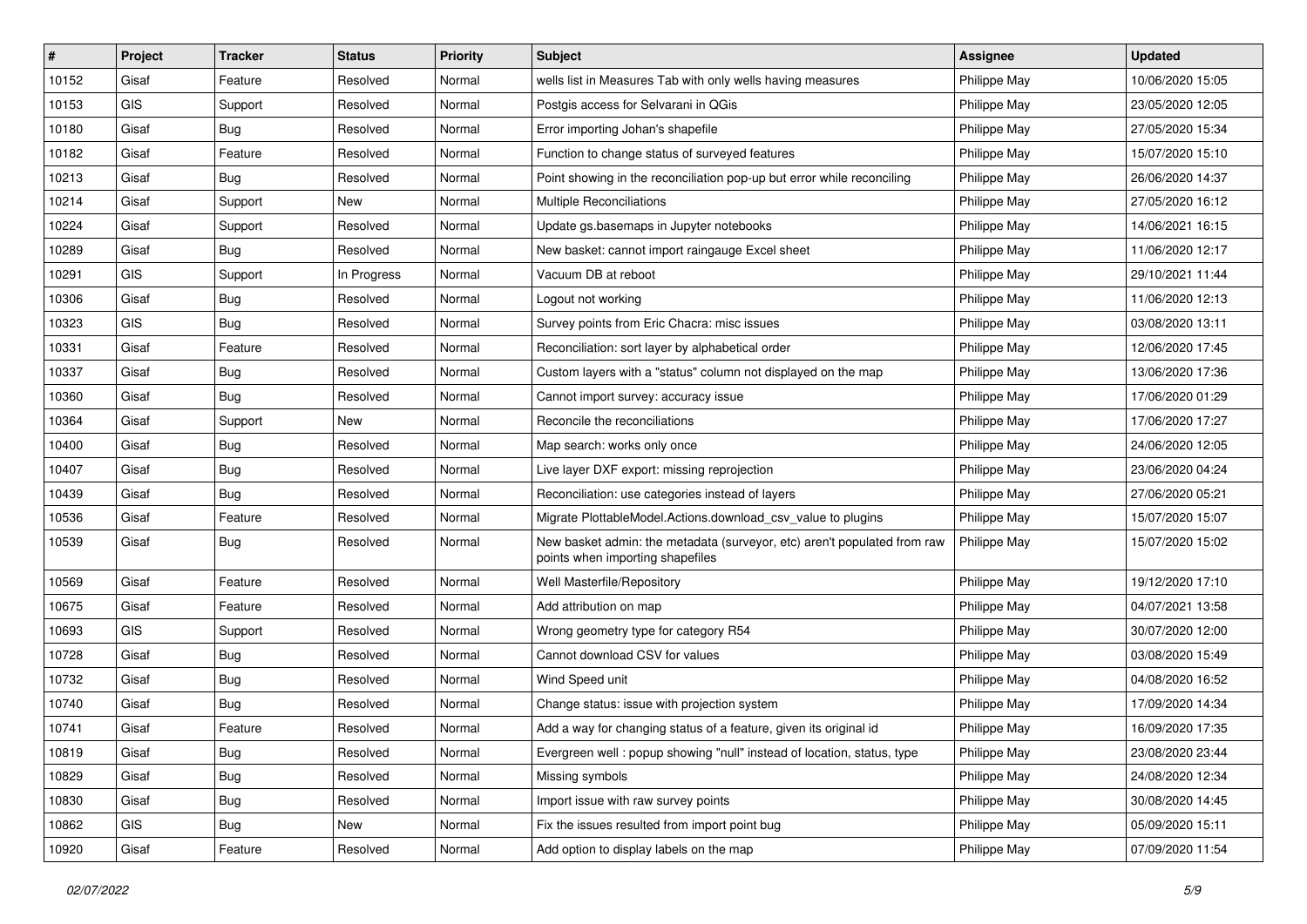| #     | Project                                | <b>Tracker</b> | <b>Status</b> | <b>Priority</b> | Subject                                                                                   | <b>Assignee</b>     | <b>Updated</b>   |
|-------|----------------------------------------|----------------|---------------|-----------------|-------------------------------------------------------------------------------------------|---------------------|------------------|
| 10948 | Gisaf                                  | Feature        | Resolved      | Normal          | Add WMS3 server capabilities (with pygeoapi)                                              | Philippe May        | 14/09/2020 16:59 |
| 10991 | Gisaf                                  | <b>Bug</b>     | New           | Normal          | Graph of Average rainfall by month in Dashboard - limited viewing area<br>when zooming in | Philippe May        | 17/09/2020 14:49 |
| 11071 | Gisaf                                  | Support        | New           | Normal          | Reconciliation: cannot find some points                                                   | Philippe May        | 01/10/2020 13:03 |
| 11081 | Gisaf                                  | Support        | New           | Normal          | Gisaf doesn't allowed multiple reconciliation                                             | Philippe May        | 01/10/2020 15:00 |
| 11449 | Gisaf                                  | Feature        | Resolved      | Normal          | Strip extra characters when importing survey CSV files                                    | Philippe May        | 10/12/2020 01:06 |
| 11457 | Gisaf                                  | Support        | Resolved      | Normal          | Building Shed and Retaining Walls are not showing in a map                                | Philippe May        | 14/12/2020 19:52 |
| 11486 | GIS                                    | Feature        | <b>New</b>    | Normal          | Button Labels for wells details                                                           | Philippe May        | 21/12/2020 10:26 |
| 11506 | GIS                                    | Documentation  | New           | Normal          | Article on wells levels graphs                                                            | Philippe May        | 21/12/2020 16:41 |
| 11577 | Gisaf                                  | Feature        | Resolved      | Normal          | Dashboard: multiple sections per page                                                     | Philippe May        | 27/01/2021 12:37 |
| 11649 | Gisaf                                  | Feature        | Resolved      | Normal          | Wells timeline dashboard misc. improvements                                               | Philippe May        | 27/01/2021 15:47 |
| 11678 | Geomatic<br>studio models<br>for Gisaf | Feature        | New           | Normal          | Add new models for AVES                                                                   | Philippe May        | 02/02/2021 12:13 |
| 11762 | Gisaf                                  | Feature        | Resolved      | Normal          | Switch from Mapbox to Maplibre                                                            | Philippe May        | 20/11/2021 15:21 |
| 11886 | Gisaf                                  | Support        | Resolved      | Normal          | Pandas resample deprecation warning                                                       | Philippe May        | 16/03/2021 12:49 |
| 11898 | <b>GIS</b>                             | Support        | New           | Normal          | Add Aurogreen Weather Station                                                             | Philippe May        | 17/03/2021 12:10 |
| 11907 | Gisaf                                  | Feature        | Resolved      | Normal          | Allow specific project list for custom models                                             | Philippe May        | 19/03/2021 16:13 |
| 12051 | <b>GIS</b>                             | Support        | New           | Normal          | Update pgadmin                                                                            | Philippe May        | 22/04/2021 12:57 |
| 12491 | Gisaf                                  | Feature        | Resolved      | Normal          | Measure distances on the map                                                              | Philippe May        | 11/07/2021 11:51 |
| 12646 | Geomatic<br>studio models<br>for Gisaf | Feature        | New           | Normal          | Add and import new data from Johan for OFC                                                | Philippe May        | 01/08/2021 19:46 |
| 12688 | Gisaf                                  | Support        | Resolved      | Normal          | Layers are not visible                                                                    | Philippe May        | 10/08/2021 10:03 |
| 12701 | GIS                                    | Bug            | Resolved      | Normal          | Weather Station not showing data since 24 July 2021                                       | Philippe May        | 12/08/2021 12:21 |
| 12867 | <b>GIS</b>                             | Support        | In Progress   | Normal          | Upgrade server (all virtual machines) to Debian bullseye                                  | Philippe May        | 25/10/2021 17:34 |
| 12895 | GIS                                    | Support        | Resolved      | Normal          | Migrate backups to Bung                                                                   | Philippe May        | 12/11/2021 00:36 |
| 13068 | GIS                                    | Support        | Resolved      | Normal          | Migrate gisaf VM to bullseye                                                              | Philippe May        | 25/10/2021 17:28 |
| 13090 | Gisaf                                  | Support        | Resolved      | Normal          | Importing error in new admin                                                              | Philippe May        | 28/10/2021 11:00 |
| 13125 | Gisaf                                  | Bug            | Resolved      | Normal          | Live layers: error with no detail shown                                                   | <b>Philippe May</b> | 01/11/2021 19:06 |
| 13132 | GIS                                    | Bug            | Resolved      | Normal          | CSR Weather station missing data 28 nd 29 Otober 2021                                     | Philippe May        | 06/11/2021 12:20 |
| 13202 | Gisaf                                  | Support        | Resolved      | Normal          | Gisaf is showing error                                                                    | Philippe May        | 12/11/2021 12:59 |
| 13203 | GIS                                    | Support        | In Progress   | Normal          | Redis server: fix warning relarted to memory allocation                                   | Philippe May        | 12/11/2021 13:03 |
| 13235 | GIS                                    | Support        | Resolved      | Normal          | Server hardware failure (sdc hard drive)                                                  | Philippe May        | 19/11/2021 17:59 |
| 13258 | Gisaf                                  | Bug            | Resolved      | Normal          | Missing data from AmbientWeather weather stations                                         | Philippe May        | 21/11/2021 16:50 |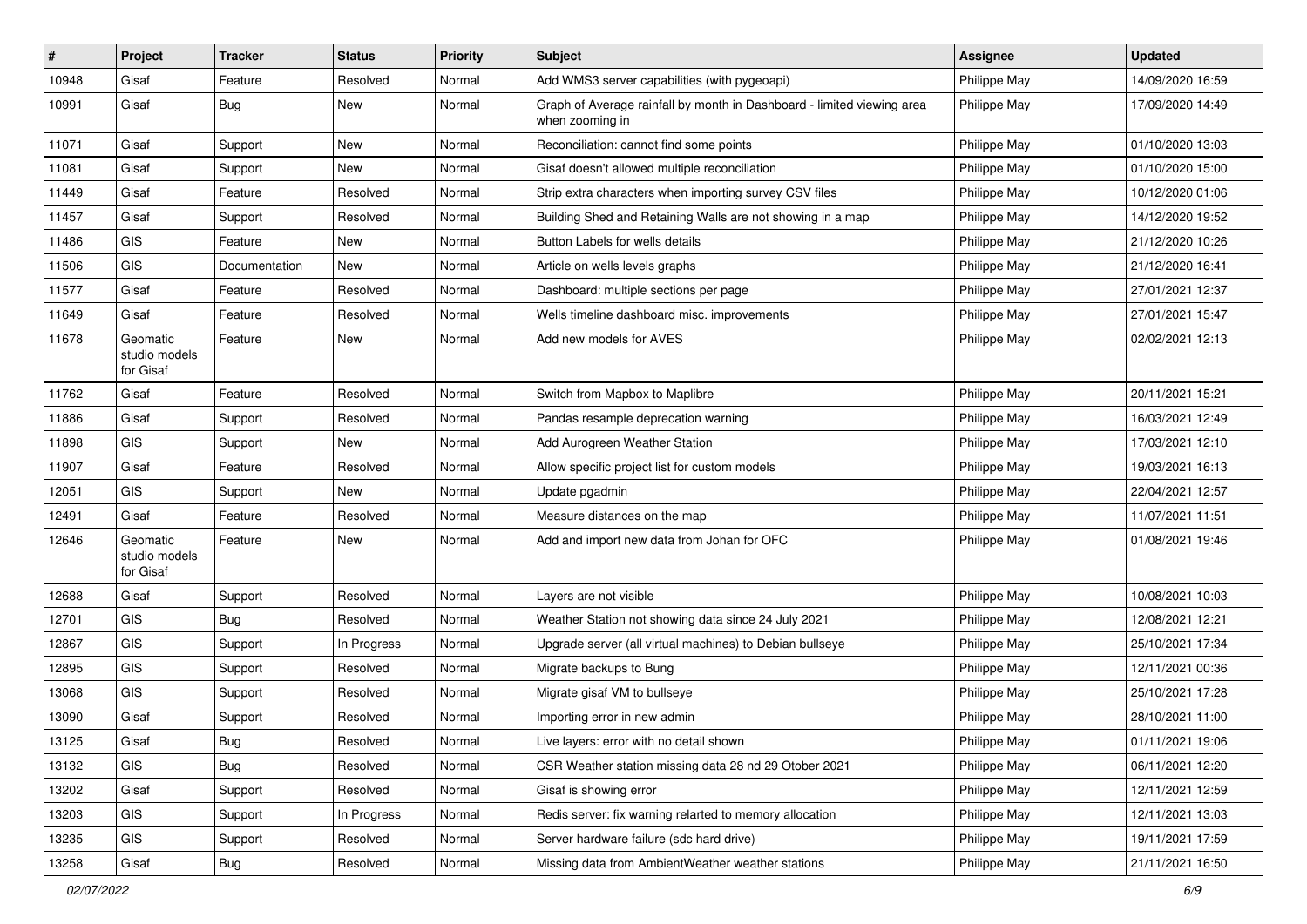| #     | Project                                | <b>Tracker</b> | <b>Status</b> | Priority | Subject                                                                                                | <b>Assignee</b>     | <b>Updated</b>   |
|-------|----------------------------------------|----------------|---------------|----------|--------------------------------------------------------------------------------------------------------|---------------------|------------------|
| 13681 | Gisaf                                  | Support        | Resolved      | Normal   | Gisaf isn't Connecting                                                                                 | Philippe May        | 19/02/2022 11:01 |
| 13763 | <b>GIS</b>                             | Support        | Resolved      | Normal   | Gisaf not responding                                                                                   | Philippe May        | 11/03/2022 13:03 |
| 13766 | Gisaf                                  | <b>Bug</b>     | New           | Normal   | OGCAPI: make async                                                                                     | Philippe May        | 11/03/2022 14:39 |
| 13885 | <b>GIS</b>                             | Bug            | Resolved      | Normal   | Wrong name showing in the list of layers in the map                                                    | Philippe May        | 23/04/2022 04:04 |
| 13901 | <b>GIS</b>                             | Bug            | <b>New</b>    | Normal   | Map: style of the category with status 'E' is always applied                                           | Philippe May        | 12/04/2022 11:01 |
| 13952 | Gisaf                                  | Support        | Resolved      | Normal   | Gisaf isn't Connecting                                                                                 | Philippe May        | 25/04/2022 11:27 |
| 13968 | Geomatic<br>studio models<br>for Gisaf | Feature        | Resolved      | Normal   | Create layers and all for the LB records                                                               | Philippe May        | 28/04/2022 17:18 |
| 13982 | <b>GIS</b>                             | Support        | Resolved      | Normal   | Update server's storage                                                                                | Philippe May        | 06/05/2022 14:38 |
| 14090 | <b>GIS</b>                             | Feature        | Resolved      | Normal   | Move to SDDs after failure of one HDD in the RAID array of the domUs                                   | Philippe May        | 27/05/2022 16:28 |
| 6070  | Gisaf                                  | Support        | New           | Normal   | A survey of 3D GIS Models                                                                              | Pavneet Kaur        | 05/02/2019 12:47 |
| 6769  | <b>GIS</b>                             | Support        | In Progress   | Normal   | Issue in the DXF conversion                                                                            | Pavneet Kaur        | 04/10/2018 15:00 |
| 7651  | <b>GIS</b>                             | Task           | New           | Normal   | Create the Proposed shapefile layers                                                                   | Pavneet Kaur        | 13/02/2019 15:44 |
| 7724  | <b>GIS</b>                             | Task           | New           | Normal   | Publish CZ and IDZ- Water Project> on Gisaf                                                            | Pavneet Kaur        | 15/03/2019 14:55 |
| 7795  | <b>GIS</b>                             | Support        | New           | Normal   | Open SOurce software tutorials on water management from youtube -<br>Hatari Labs                       | Pavneet Kaur        | 12/03/2019 16:33 |
| 7817  | <b>GIS</b>                             | Feature        | New           | Normal   | Updating dates for 66 records in the Benches attribute table.                                          | Pavneet Kaur        | 15/03/2019 15:03 |
| 7836  | <b>GIS</b>                             | Task           | New           | Normal   | Bobby well missing                                                                                     | Pavneet Kaur        | 15/03/2019 15:04 |
| 7857  | <b>GIS</b>                             | Task           | New           | Normal   | Add new wells in gisaf                                                                                 | Pavneet Kaur        | 08/03/2019 16:06 |
| 7858  | <b>GIS</b>                             | Task           | <b>New</b>    | Normal   | Harvest data of wells to be entered in Gisaf                                                           | Pavneet Kaur        | 08/03/2019 16:07 |
| 7549  | <b>GIS</b>                             | Task           | Resolved      | Normal   | Surrender and Grace WWTP Health check                                                                  | Meera Natarajan     | 06/02/2019 09:57 |
| 7643  | <b>GIS</b>                             | Task           | <b>New</b>    | Normal   | Health check-up in the RZ                                                                              | Meera Natarajan     | 18/02/2019 09:25 |
| 7698  | <b>GIS</b>                             | Task           | New           | Normal   | EC & pH meter                                                                                          | Meera Natarajan     | 20/02/2019 10:01 |
| 7721  | <b>GIS</b>                             | Task           | New           | Normal   | create template for health check-up                                                                    | Meera Natarajan     | 20/02/2019 11:58 |
| 7722  | GIS                                    | Task           | Resolved      | Normal   | health check standardization of observation                                                            | Meera Natarajan     | 27/02/2019 16:22 |
| 7723  | <b>GIS</b>                             | Task           | Resolved      | Normal   | comparison pH and TDS meter                                                                            | Meera Natarajan     | 09/03/2019 11:18 |
| 8287  | <b>GIS</b>                             | Task           | Resolved      | Normal   | additional information to the template                                                                 | Meera Natarajan     | 24/05/2019 16:31 |
| 9119  | GIS                                    | Task           | Resolved      | Normal   | Individual/community well data                                                                         | Meera Natarajan     | 23/10/2019 11:16 |
| 7762  | GIS                                    | Documentation  | New           | Normal   | WEb resources for Open Drone Map                                                                       | Giulio Di Anastasio | 25/02/2019 10:34 |
| 7789  | GIS                                    | Task           | New           | Normal   | Cross check Johnny's well id 54 EGB007 - DEPTH is not correct in Harvest   Giulio Di Anastasio<br>data |                     | 27/02/2019 16:58 |
| 8787  | GIS                                    | Support        | New           | Normal   | In Wastless P49 points are in text, we can't able to upload in gsaf                                    | Giulio Di Anastasio | 13/08/2019 17:10 |
| 10196 | GIS                                    | Documentation  | New           | Normal   | Reconciliation of points in tables not at raw level.(Polygon,Line)                                     | Giulio Di Anastasio | 26/05/2020 14:37 |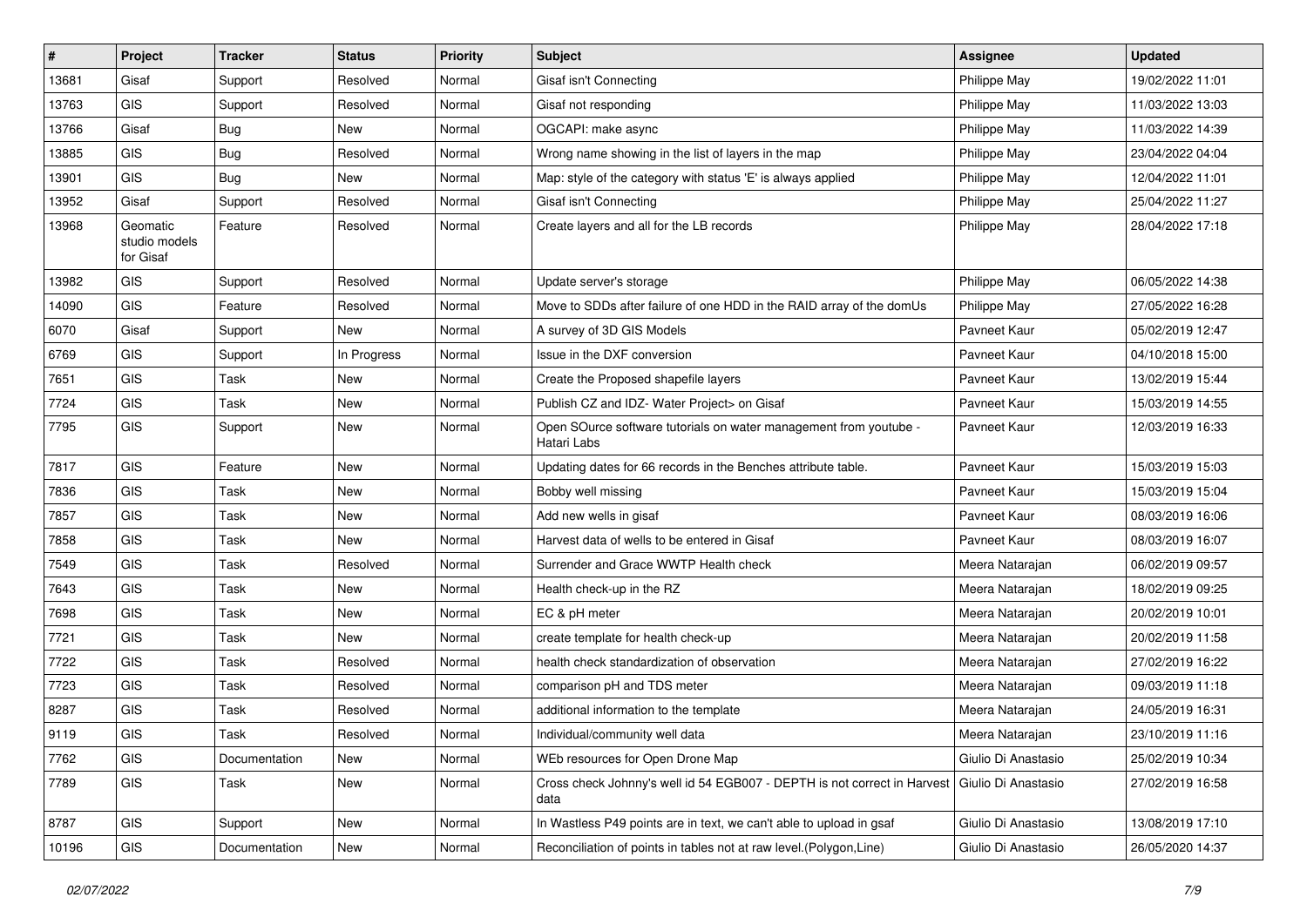| #     | Project                                | <b>Tracker</b> | <b>Status</b> | <b>Priority</b> | <b>Subject</b>                                                                                                       | Assignee            | <b>Updated</b>   |
|-------|----------------------------------------|----------------|---------------|-----------------|----------------------------------------------------------------------------------------------------------------------|---------------------|------------------|
| 10228 | Gisaf                                  | Bug            | New           | Normal          | Telephone box: geopackage error while downloading, geometry wrong in<br>shape file                                   | Giulio Di Anastasio | 28/05/2020 18:09 |
| 10322 | <b>GIS</b>                             | Support        | <b>New</b>    | Normal          | Resume the basket imports, and review of the new admin baskets                                                       | Giulio Di Anastasio | 11/06/2020 17:17 |
| 10344 | Gisaf                                  | <b>Bug</b>     | New           | Normal          | Error: No accuracy defined for surveyor Eric Chacra - Baraka and<br>equipment {file.equipment}                       | Giulio Di Anastasio | 16/06/2020 04:27 |
| 11329 | <b>GIS</b>                             | Feature        | <b>New</b>    | Normal          | <b>Boundary Stones Updation</b>                                                                                      | Giulio Di Anastasio | 12/11/2020 18:03 |
| 11497 | <b>GIS</b>                             | Support        | <b>New</b>    | Normal          | Add log book information to raingauges, etc.                                                                         | Giulio Di Anastasio | 21/12/2020 14:54 |
| 11648 | Gisaf                                  | Documentation  | New           | Normal          | Styling categories                                                                                                   | Giulio Di Anastasio | 27/01/2021 16:02 |
| 11685 | GIS                                    | Documentation  | New           | Normal          | Daily resampling of rainfall in CSR Weather Station - How is it calculated                                           | Giulio Di Anastasio | 04/02/2021 11:14 |
| 11715 | GIS                                    | Support        | New           | Normal          | Evaluation of Pastas as an data analysis tool for well levels                                                        | Giulio Di Anastasio | 08/02/2021 12:01 |
| 11966 | Gisaf                                  | Support        | New           | Normal          | <b>QGIS Graphical Modeler</b>                                                                                        | Giulio Di Anastasio | 16/04/2021 13:09 |
| 12288 | Geomatic<br>studio models<br>for Gisaf | Task           | Resolved      | Normal          | Wells water levels referenced to the mean sea level                                                                  | Giulio Di Anastasio | 08/06/2021 10:25 |
| 12714 | Gisaf                                  | Feature        | New           | Normal          | Dana well correction factor changed                                                                                  | Giulio Di Anastasio | 21/09/2021 12:57 |
| 12850 | <b>GIS</b>                             | Support        | New           | Normal          | Mistakenly deleted ticket about PgAdmin                                                                              | Giulio Di Anastasio | 08/09/2021 12:50 |
| 12976 | <b>GIS</b>                             | Feature        | New           | Normal          | Weather Station not recording data on 3rd October 2021                                                               | Giulio Di Anastasio | 05/10/2021 23:07 |
| 13259 | GIS                                    | Support        | New           | Normal          | Wrong data from CSR AmbientWeather weather station                                                                   | Giulio Di Anastasio | 03/02/2022 16:31 |
| 13445 | <b>GIS</b>                             | Support        | New           | Normal          | Jupyter notebook for rnoff calculation: kernel not connecting                                                        | Giulio Di Anastasio | 03/02/2022 17:22 |
| 13478 | Gisaf                                  | Bug            | New           | Normal          | gisaf.csr.av refused to connect                                                                                      | Giulio Di Anastasio | 08/01/2022 14:52 |
| 13597 | <b>GIS</b>                             | Feature        | <b>New</b>    | Normal          | Courage well: tags to add after publishing                                                                           | Giulio Di Anastasio | 03/02/2022 17:14 |
| 13805 | Gisaf                                  | Bug            | Resolved      | Normal          | Need to learn how to use tags on survey features                                                                     | Giulio Di Anastasio | 23/03/2022 23:03 |
| 13992 | <b>GIS</b>                             | Documentation  | <b>New</b>    | Normal          | Units for Wind speed in automatic weather stations                                                                   | Giulio Di Anastasio | 30/04/2022 19:37 |
| 7578  | <b>GIS</b>                             | Task           | New           | Normal          | Preparation regarding the meeting with gilles                                                                        | Dorian Nadaud       | 06/02/2019 16:08 |
| 7818  | GIS                                    | Task           | Resolved      | Normal          | Studying OGC services with Publish / Subscription for Open source forum.                                             | Debojyoti Mallick   | 29/03/2019 10:37 |
| 7835  | GIS                                    | Documentation  | Resolved      | Normal          | Adding and Using ESRI and other basemaps in QGIS.                                                                    | Deboivoti Mallick   | 06/03/2019 13:01 |
| 7984  | <b>GIS</b>                             | Task           | Resolved      | Normal          | Understanding The Things Network and embedding it with Jupyter for Well<br>Data                                      | Debojyoti Mallick   | 29/03/2019 16:04 |
| 8016  | GIS                                    | Task           | New           | Normal          | Handling Exception in Python Scripts, Logging and Creating and<br>Publishing to a Git Repository                     | Debojyoti Mallick   | 03/05/2019 11:14 |
| 8060  | <b>GIS</b>                             | Feature        | Resolved      | Normal          | Compilation of data on wells including elevation and CF (correction Factor)                                          | Debojyoti Mallick   | 13/05/2019 15:56 |
| 8380  | GIS                                    | Task           | Feedback      | Normal          | Understanding Terrain Datasets for vector modelling of DTM using ArcGIS<br>concepts                                  | Debojyoti Mallick   | 07/06/2019 10:20 |
| 8384  | GIS                                    | Task           | Feedback      | Normal          | Applying Topology Rules to Basins using QGIS 3.6.*                                                                   | Debojyoti Mallick   | 12/06/2019 16:43 |
| 8486  | GIS                                    | Task           | In Progress   | Normal          | Understanding how to generate a DSM (Digital Surface Model) or DEM<br>(Digital Elevation Model) using Survey Points. | Debojyoti Mallick   | 03/07/2019 11:44 |